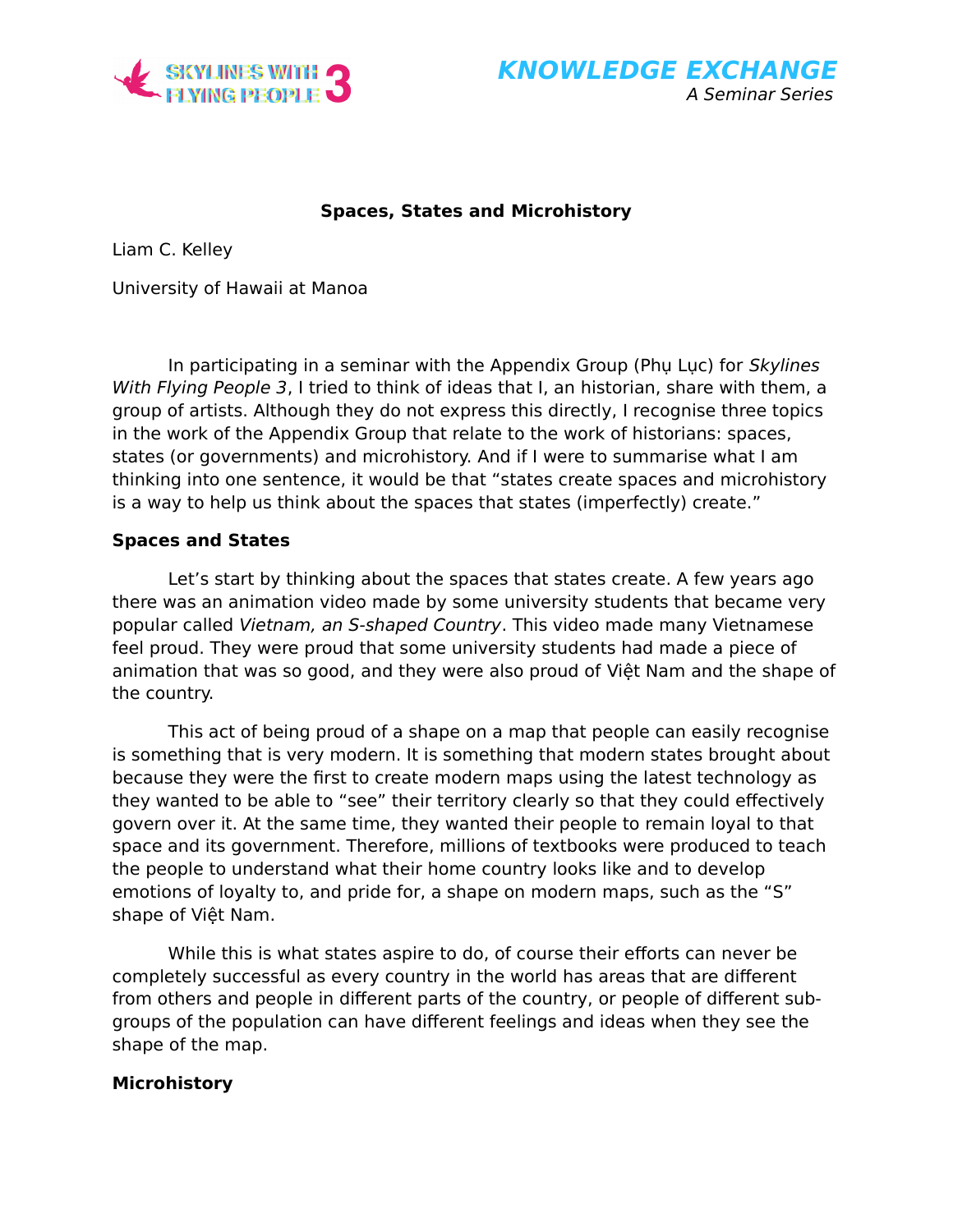One way to gain an understanding of the difference between the idea that the image of a country on a map projects and the way people actually think about that image and what it stands for is by engaging in an historical approach known as microhistory. The idea of microhistory is to make people think more deeply about the past by looking at something small that contradicts, but does not necessarily "overturn," something that we usually take for granted.

A famous example of this is a book called The Great Cat Massacre. To greatly simplify the complex story in this book, it is about some workers in France in the 1700s who really had a lot of fun killing cats. Now usually when people read about France in the 1700s, they read about things like the great philosophers of that time, as this was the time of the Enlightenment. However, by learning about how some common workers at that time enjoyed killing cats, we are forced to question why we only think about issues like the Enlightenment when we think of  $18<sup>th</sup>$  century France.

Inspired by The Great Cat Massacre, an historian in America wrote an article called The Great Hanoi Rat Massacre. In the late 19<sup>th</sup> century the French decided to "modernise" Hà Nội. They saw that the Old Quarter was not modern, but rather than change it, they instead built a new section of the city, the French Quarter with its straight and "logical" streets. They also put in a sewer system below it, which they were very proud of, as it was one of the first sewer systems in Asia.

However, they soon came to realise that rats (which the French were convinced were coming from the Old Quarter) started to inhabit the sewer system and to come up into French houses. So they told the Vietnamese that they would pay them money for each rat that they killed. The Vietnamese were soon bringing in 1,000s of rats every day. Not wanting to deal with all of the bodies, the French then decided to pay the Vietnamese for rat-tails. The Vietnamese were supposed to kill the rats and throw away their bodies, but to deliver their tails to get paid. Well, not long after that, the French started to notice that there were lots of "tail-less rats" in Hà Nội, as the Vietnamese started to catch rats, cut off their tails to get money, but then let the rats go so that they could have babies and produce more rat-tails.

# **Conclusion**

This is an example of microhistory. This small story of the rat massacre is presented in contrast to the plans of the French to "modernise" Hà Nội, and thinking about all of this together forces us to look at that time period in more complex ways.

I think that the Appendix Group does something similar to this. By travelling from the north to the south, that is, across the area of S-shaped Việt Nam, they find that the homogeneity of the S-shape is not as deep as they thought it was. They